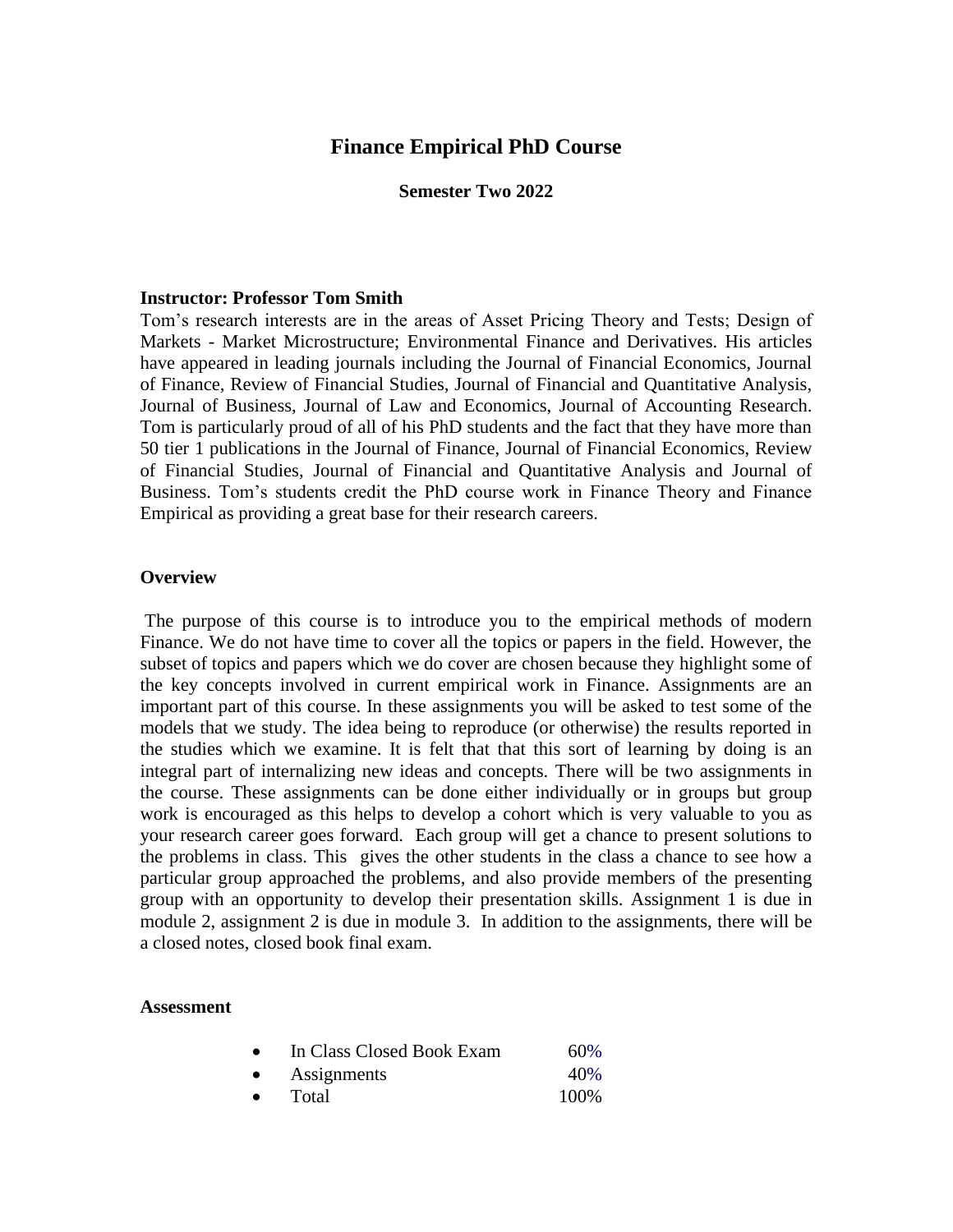## **Textbooks**

There are no required texts for this course. The following books are useful references:

- Campbell, Lo and MacKinlay, 1997, *The Econometrics of Financial Markets*, Princeton University Press
- Cochrane, 2005, *Asset Pricing Revised Edition*, Princeton University Press
- Greene, William H. "Econometric analysis 4th edition." *International edition, New Jersey: Prentice Hall* (2000)

## **Venue**

Online with a 3-5pm Zoom session the Saturday of each module.

# **Timetable**

Module 1: Weekend of  $30/31<sup>th</sup>$  July Module 2: Weekend of 27/28<sup>th</sup> August Module 3: Weekend of 24/25<sup>th</sup> September

Final Exam: Thurs 10 Nov 2-5pm

# **Module 1**

- Review of Econometrics
	- o Hansen
	- o Jagannathan and Skoulakis
	- o Lavine
	- o Johannes and Polson
	- o Class Notes
- Intertemperal Asset Pricing Models
	- o Brown and Gibbons
	- o Hansen and Singleton
	- o Brav, Constantinides and Geczy
- CAPM
	- o Gibbons, Ross and Shanken
	- o Gibbons
	- o Gibbons and Ferson

### **Module 2**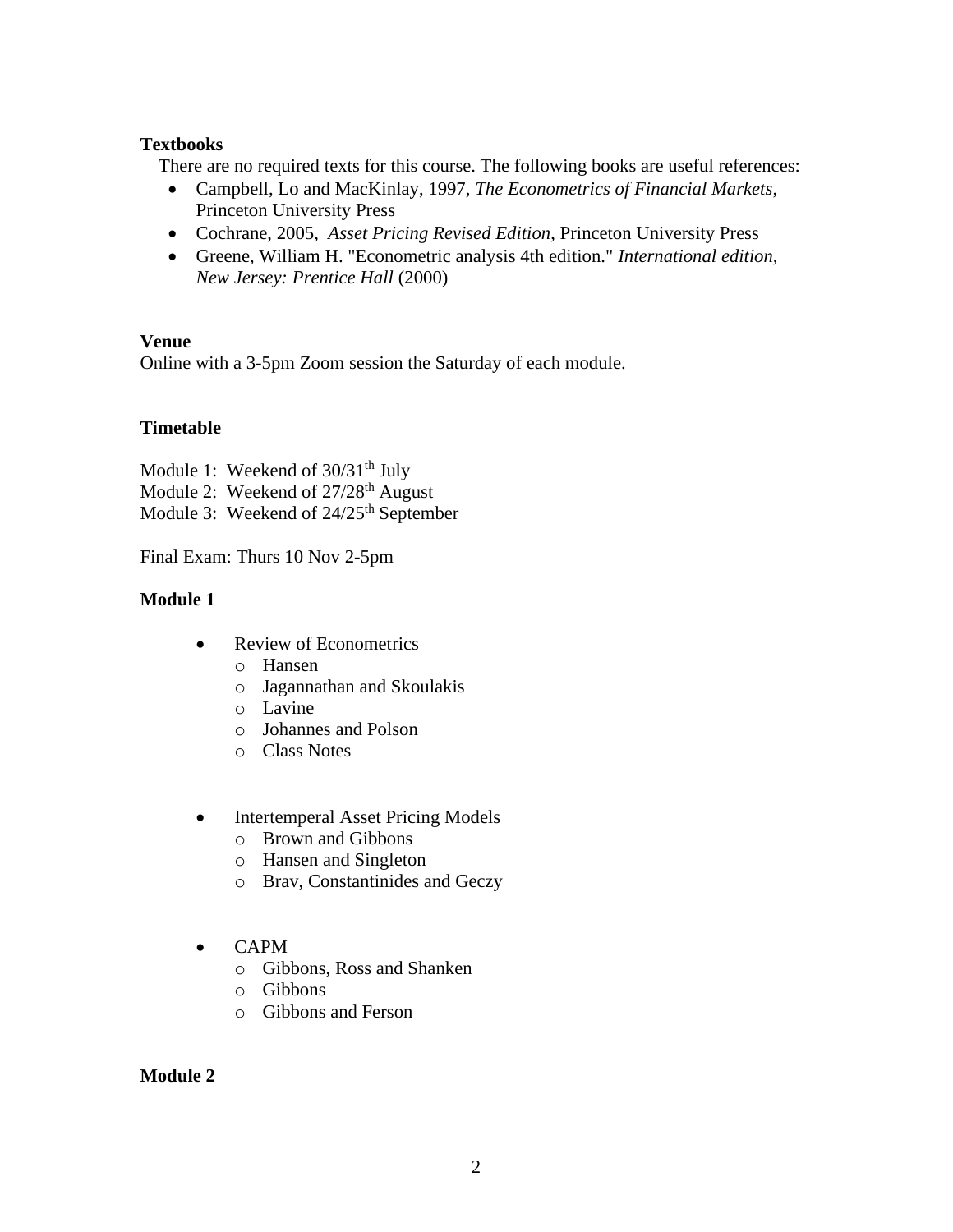- Data Issues
	- o Scholes and Williams
	- o Blume and Stambaugh
	- o Working
- Serial Dependence
	- o Fama and French
	- o Lo and MacKinlay
	- o Richardson and Smith
	- o Class Notes
- Distribution of Returns
	- o Richardson and Smith
	- o Class Notes
- Excess Volatility
	- o Shiller
	- o Grossman and Shiller
	- o Kleidon
- Inequality Constraints
	- o Boudoukh Richardson and Smith
	- o Class Notes
- Interest Rates
	- o Constant Real Rate
		- o Fama
		- o Nelson and Schwert
	- o Term Structure of Interest Rates
		- o Fama (1984)
		- o Gibbons and Ramaswamy

# **Module 3**

- Endogeneity
	- o Heider and Ljungqvist
	- o Gippel Smith and Zhu
- Corporate Finance
- o Debt and Taxes
	- Graham
- o Ownership and Performance
	- Welch
- o Takeovers
	- Barraclough, Robinson, Smith and Whaley